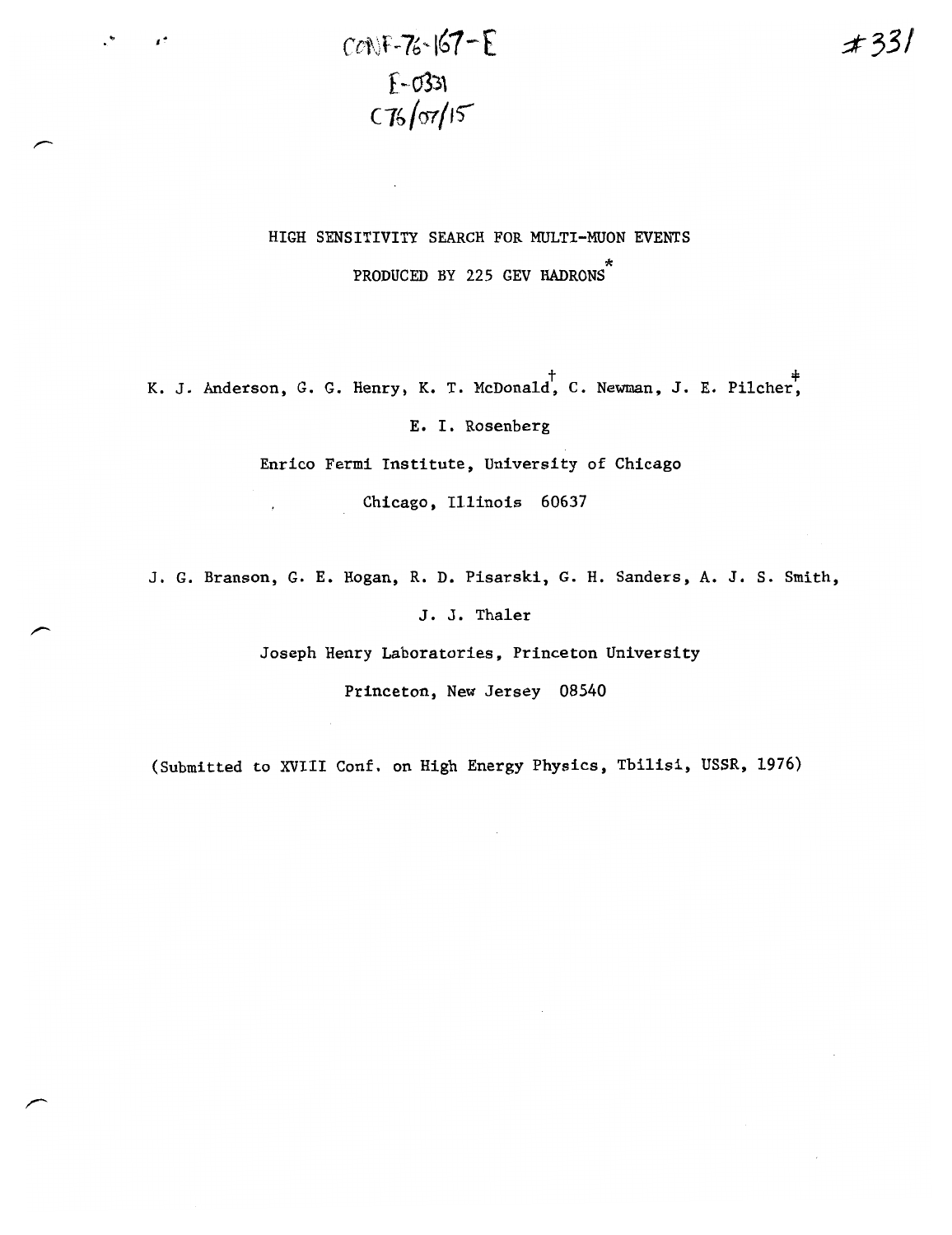As a part of a program undertaken at Fermi1ab to study the detailed production of dimuons by hadron beams incident on nuclear targets, we have performed a sensitive search for additional muons accompanying the dimuon. Such additional muons are predicted to accompany J production in models incorporating associated charmed particle production. The apparatus and data analysis have been described previously<sup>1</sup>. In this paper we discuss the additional requirements imposed on the data to ensure a clean multi-muon sample. The results were obtained with a 225 GeV positive beam, and carbon and tin targets. A more detailed description of the experiment is given in another contribution to the conference<sup> $2$ </sup>.

In a total sample of 670,000 dimuon events we start with 4877 mu1timuon candidates. These are events having three or more tracks downstream of the cyclotron magnet, all of which point to struck scintillation counters in a large hodoscope placed behind 2.5 meters of steel. An additional 2.2 meters of iron close to the target absorbs hadrons before a significant fraction can decay. However, some hadrons do penetrate it, and if their tracks point to the same scintillator as does a genuine muon in a dimuon event, they fake a multi-muon event. To reject such background, we demand that each track point to a separate struck scintillator. This requirement, which rejects only 3% of real multi-muons, removes 635 of the candidates.

Another source of trigger background, dimuon events accompanied by a muon in the halo of the beam, are eliminated by requiring that all muons reconstruct to vertices within 12.5 cm transverse to the beam. Figure 1a shows the vertex distributions, of the dimuon events, to indicate that this cut removes a negligible number of good events. We also require that all three muons have a satisfactory vertex  $-$  figure 1b shows the distribution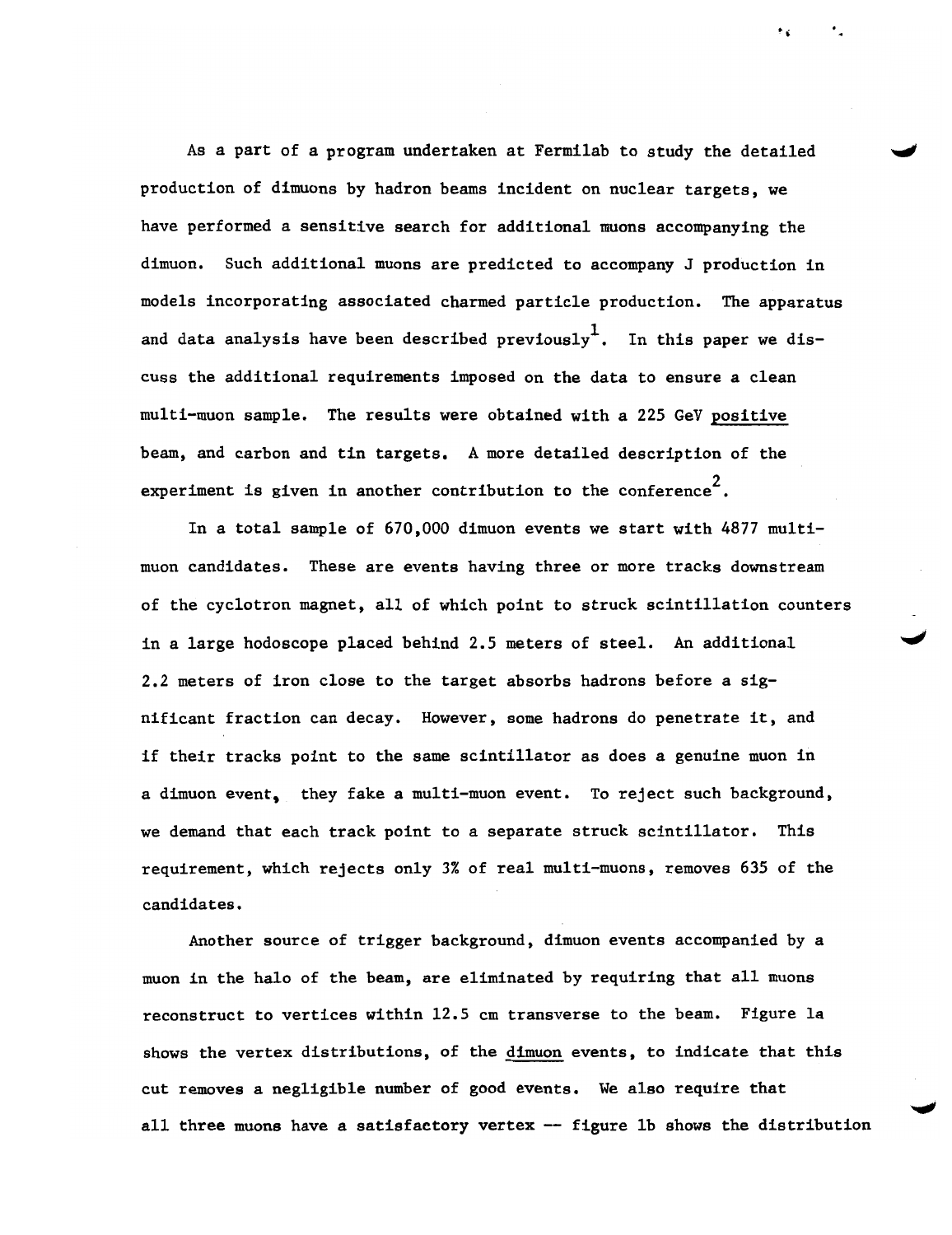of  $\chi^2$  for the trimuon events. Finally, we further suppress possible halo contamination by rejecting all events having any muon with a momentum greater than 100 GeV/c. In summary, all these cuts remove less than 5% of multi-muon events originating in the target, but reduce the sample of candidates to 1312 events. It is important to note that the effects of the cuts on the multi-muon signal are determined from the observed properties of the dimuon data, not from computer simulations.

The remaining events are summarized in Table 1. There are no events  $N_{+ - +}$ with more than 4 muons. The charge ratio of the trimuons,  $\frac{+ - +}{N}$ , is 1.5, slightly larger than the 1.4 expected if the third muon is always the product of a pi decay.

Figure 2 is a plot of the invariant mass of all opposite sign pairs. Except for two J events there are none with masses greater than 2.2 GeV. In the corresponding dimuon sample there are 1666 J events. Both 2/1666  $\%$  $1$  ×  $10^{-3}$  and 1312/670,000  $^{\circ}\!\!\mathrm{c}$  2 ×  $10^{-3}$  are consistent with the expected pi decay contamination of 2  $\times$  10 $^{-3}$ . We thus conclude that we see no evidence at this level for the production of extra muons in conjunction with either *low* mass or high mass pairs.

The computation of cross section limits is made simple by the fact that the only losses of single muons in the forward hemisphere are due to the 8 GeV range requirement imposed by the iron muon identifiers and the 100 GeV cut imposed in the analysis (see Fig. 3). The former eliminates an elliptical segment in the  $x_f - p_T$  plane with intercepts at Feynman  $x_F = .035$  and  $p_T = 740$  Mev/c. The latter eliminates muons with  $x_F > .43$ . Within these boundaries our acceptance is unity and the cross section limit for J events accompanied by an extra muon is

 $\frac{\sigma(3 + \mu)}{2.5 \times 10^{-3}}$  $\alpha(1)$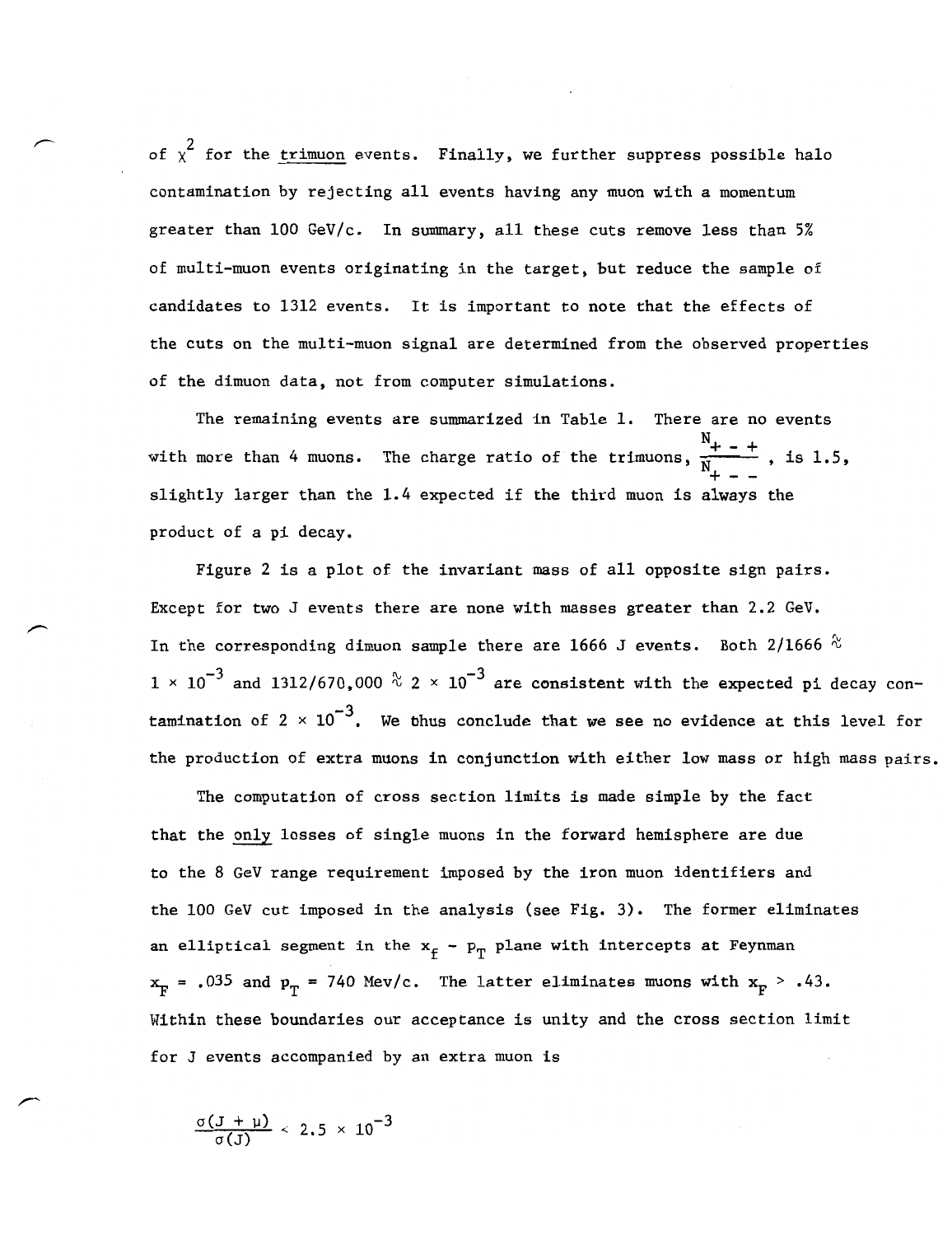with 90% confidence. This result rules out, for example, pair production of  $J's$  to a limit of 3.5%, within the virtually complete acceptance for detecting at least one of the 2 muons from the second J. Associated production of charmed mesons with muonic decays is similarly at a level of less than

$$
\frac{2.5 \times 10^{-3}}{BR(Meson \rightarrow \mu)}.
$$

Absolute cross-section limits are obtained by using the J-production cross-sections of Ref. 2. We have, for the J in the forward hemisphere  $(x_{\rm r} > 0)$ 

 $B\sigma\left[\left(J + \mu\right)\right] + \text{extra } \mu\right] < 2 \times 10^{-35} \text{ cm}^2/\text{nucleon } (\pi^+ \text{ induced})$  $<$  1  $\times$  10<sup>-35</sup> cm<sup>2</sup>/nucleon (p induced)

Finally, for  $\mu$ 's accompanying all lower mass dimuons, the limit is  $2 \times 10^{-3}$  of the total dimuon production cross-section.

The authors wish to acknowledge the help of the staff of the Fermilab Neutrino Laboratory and also the Chicago-Harvard-Oxford-I1linois collaboration, whose detector we have modified and used for this work.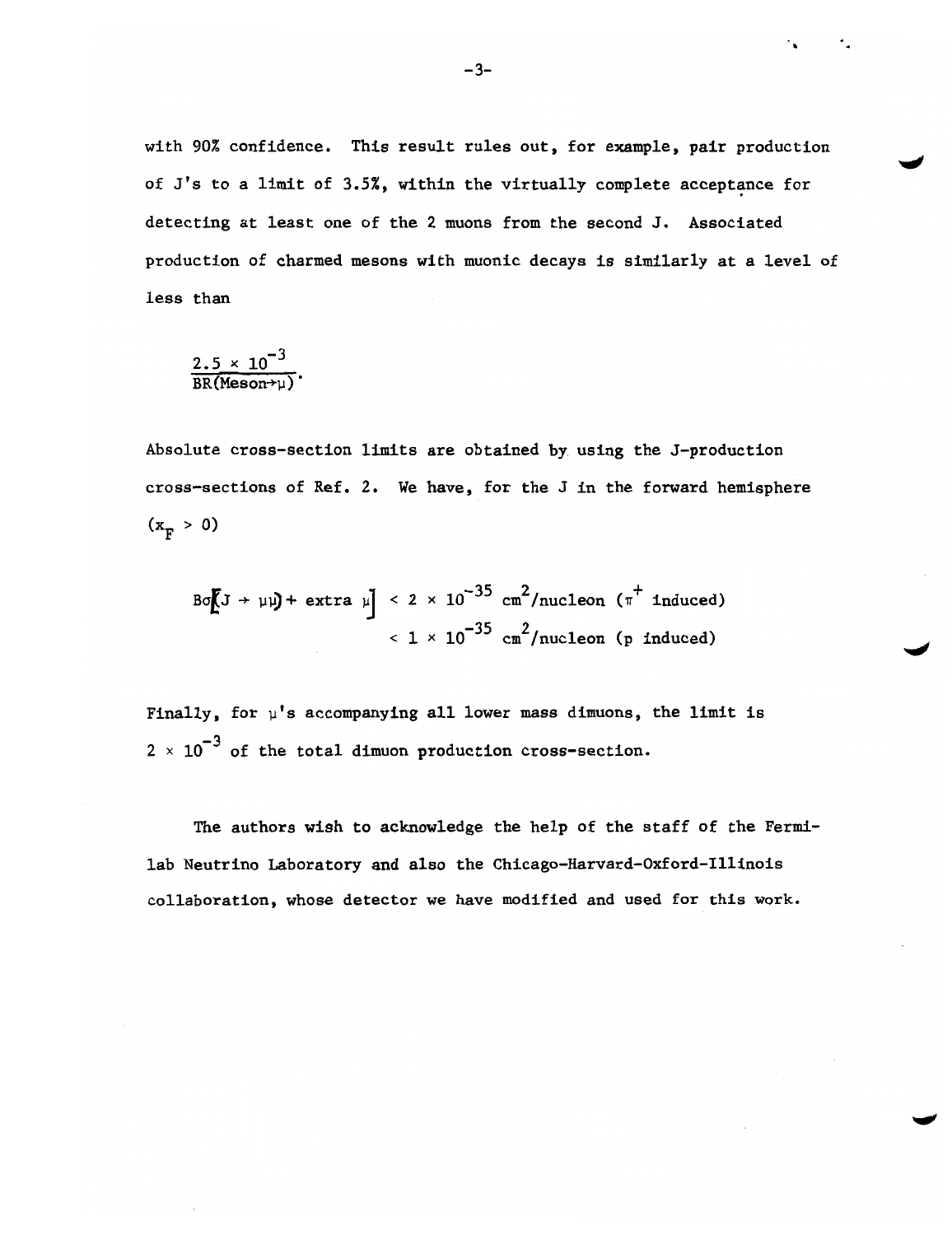Charge Distribution of Hulti-Muon Events.

|                 |             |     | Total Charge |     |   |  |
|-----------------|-------------|-----|--------------|-----|---|--|
|                 |             | -1  | 0            | 1   | 2 |  |
| Proton Induced: |             |     |              |     |   |  |
|                 | muons:<br>3 | 310 |              | 508 |   |  |
|                 | 4 muons:    |     | 4            |     | 1 |  |
| Pion Induced:   |             |     |              |     |   |  |
|                 | muons:<br>3 | 157 |              | 209 |   |  |
|                 | 4<br>muons: |     | 1            |     | ŋ |  |

## Figure Captions

Figure 1 a) Distribution of radius of event vertex from beam axis of all dimuon events from the sample of reference 2.

b) Distribution of  $\chi^2$  for trimuon vertices.

Figure 2 Invariant-Mass Distribution of all  $\mu^+$   $\mu^-$  pairs accompanied by a third muon (all cuts have been applied).

Figure 3 Range of acceptance for a third muon accompanying a dimuon. Inside the cuts, the acceptance is virtually complete. The muons accompanying the two J events are shown by circles.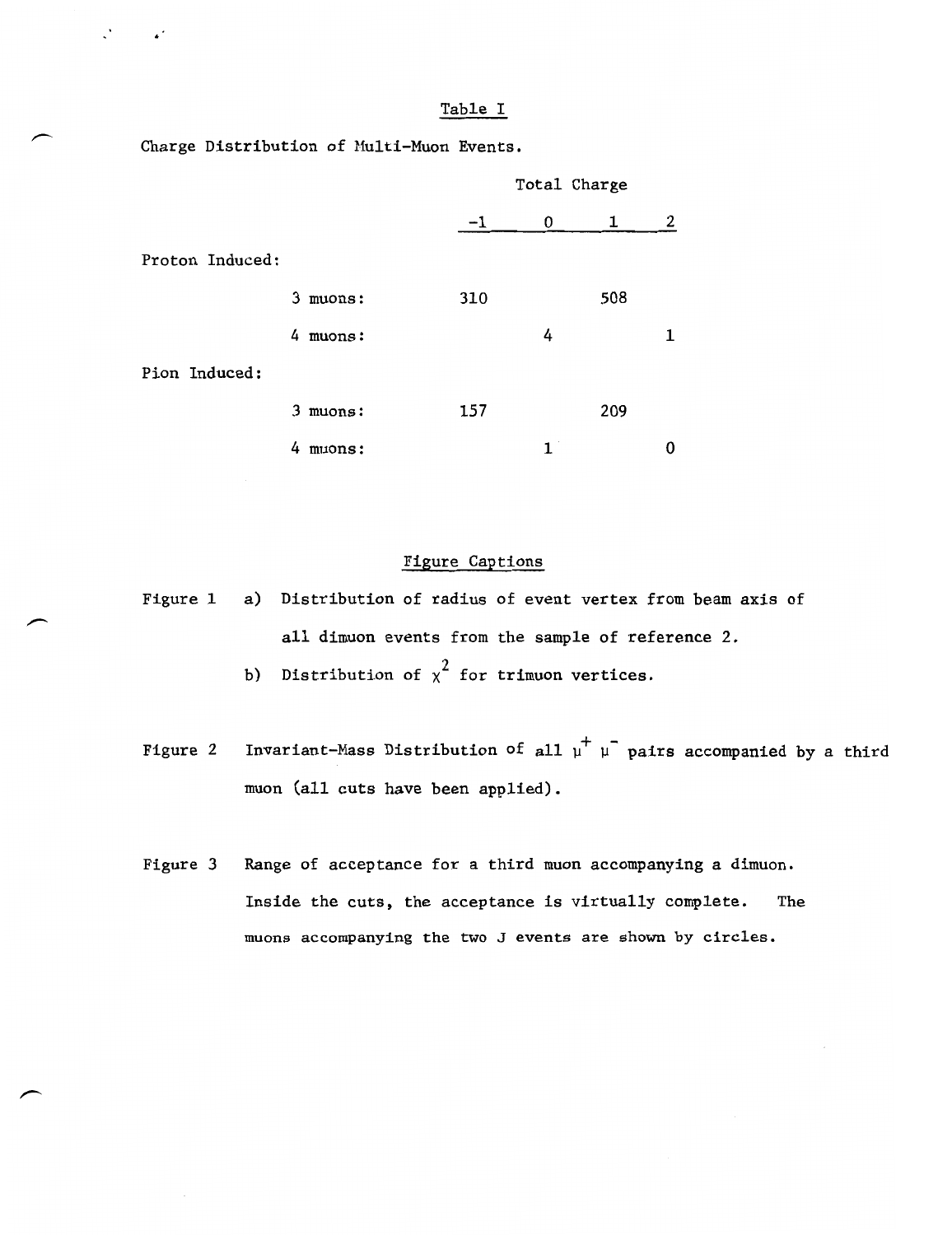## REFERENCES

..

\* This research was supported in part by the National Science Foundation and by ERDA.

t Enrico Fermi post-doctoral fellow.

+ A. P. Sloan fellow.

- 1. K. J. Anderson, et al., PRL 36, 237 (1976).
- 2. K. J. Anderson, et al., Production of the  $J(3.1)$  and  $\Psi'(3.7)$  in 225 GeV Collisions of  $\pi^+$ ,  $\pi^-$ , and protons with nuclei, paper submitted to this conference.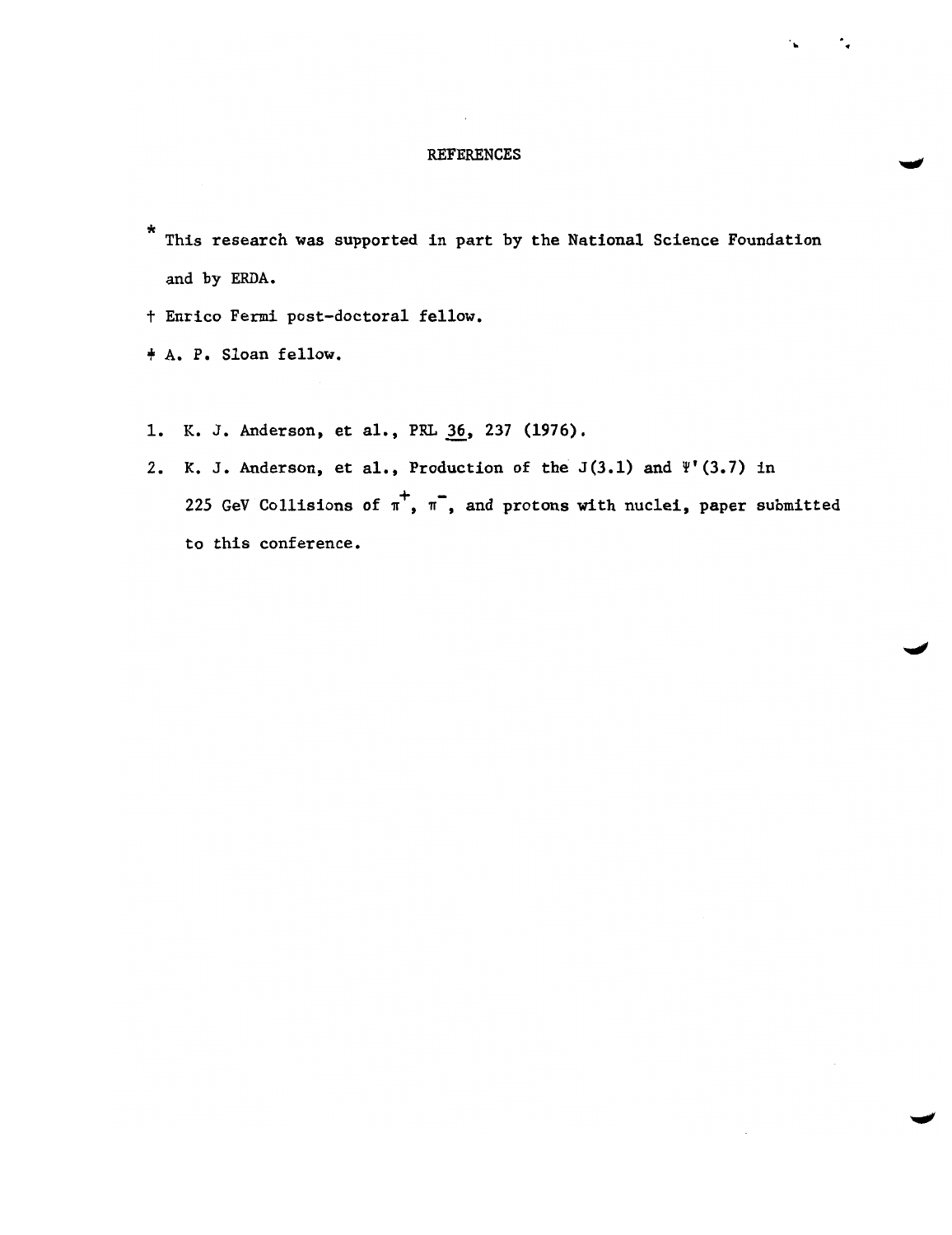





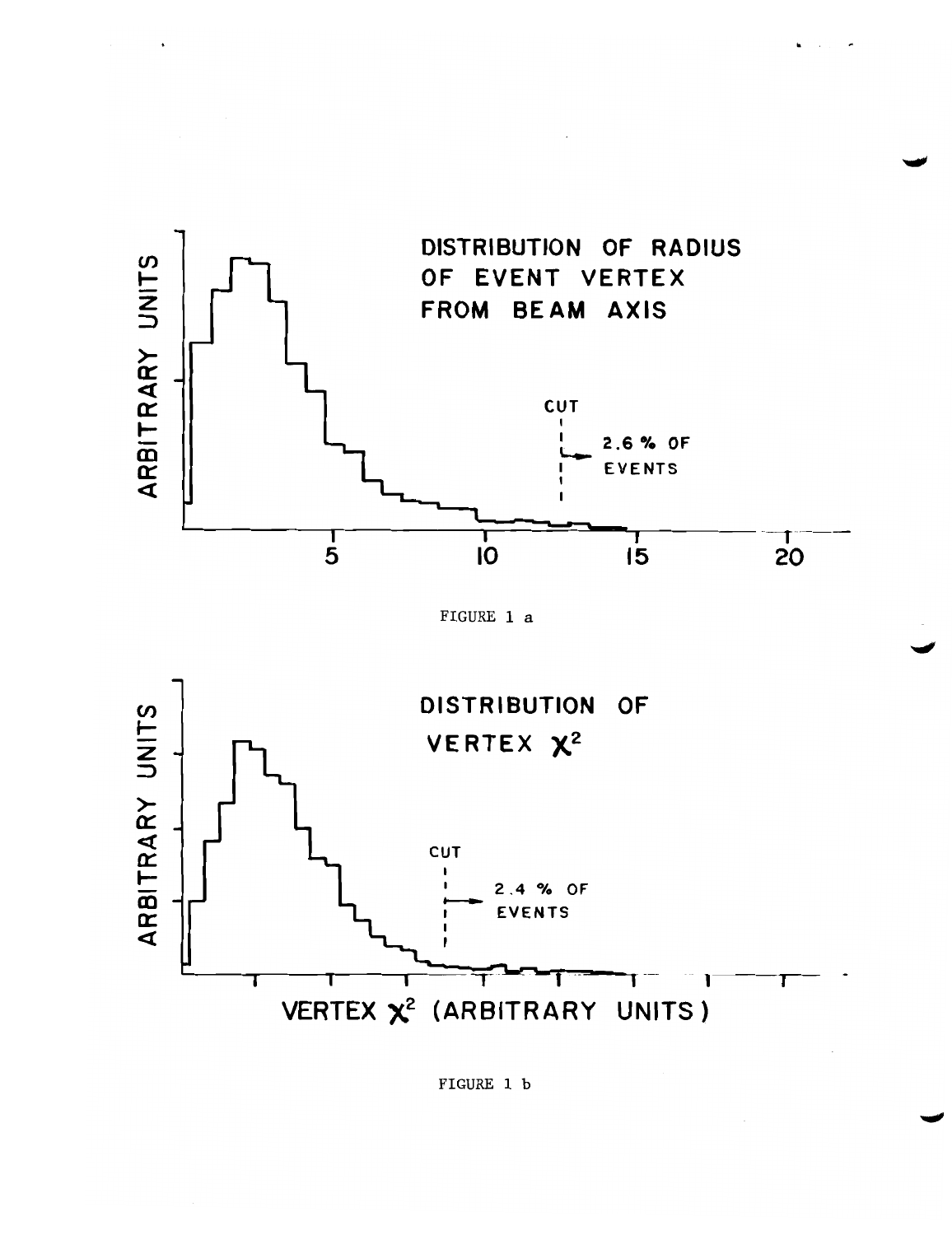